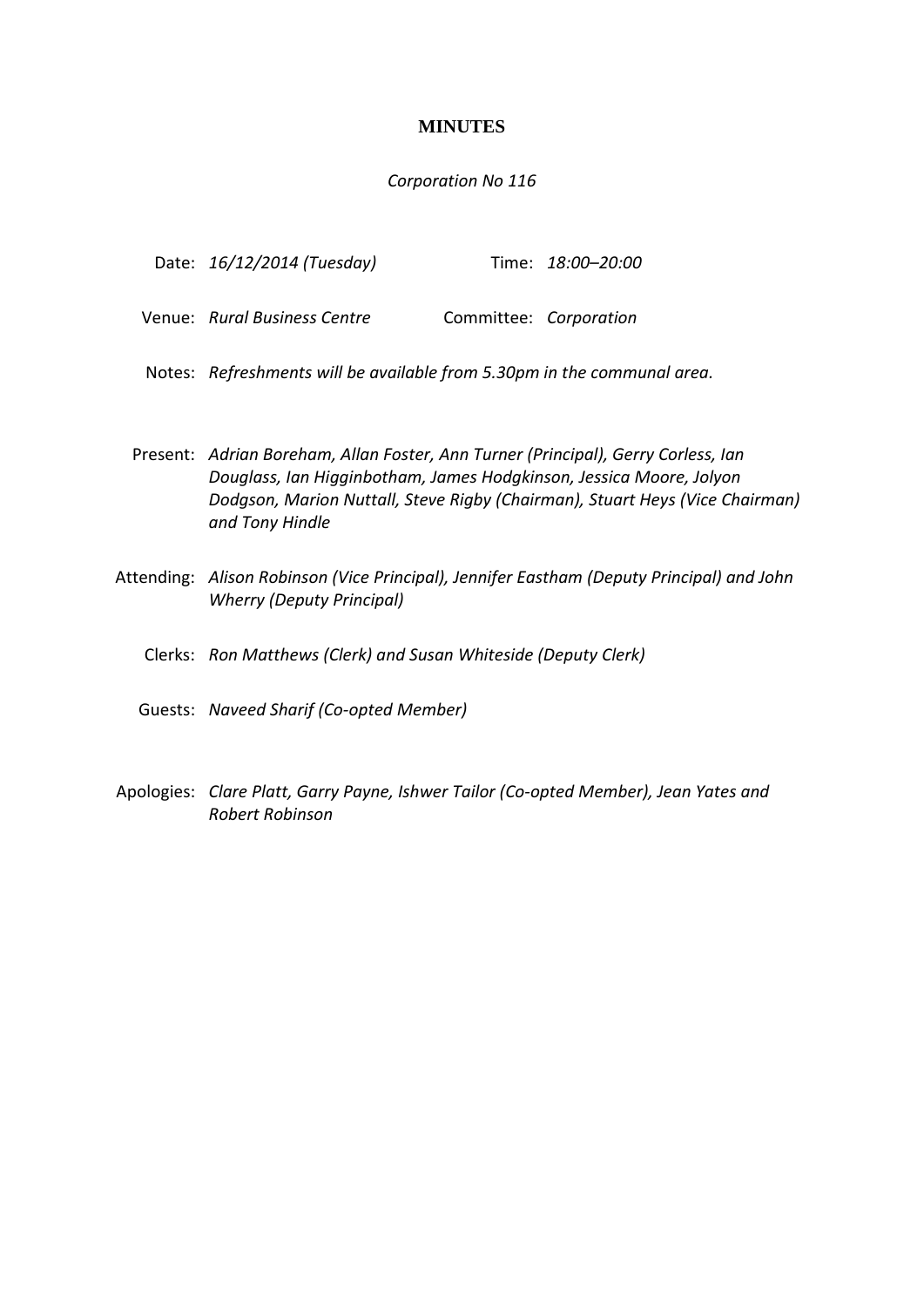# *Public* **Minutes**

Item number: Item description: (and category)

**94.14** *Attendance of Co-opted Members of Committees and Members of Management* **Decision** Standing Order 13 states that: As a matter of policy all meetings of the Corporation and its committees will be held in private. The agendas and minutes and supporting papers

> of its public business will be made available to the general public. However: (a) The Principal shall be authorised to invite members of staff to attend in their employed capacity for both public and confidential business as appropriate and in accordance with Standing Order 25. (b) The Corporation however, may exclude members of staff from attending any business that it deems necessary. (c) Attendance by any other person shall be at the discretion of the Corporation following advice from the Principal or the Clerk.The Corporation actively encourages Co-opted Governors to attend noting

**Resolved:**

that they do not have voting rights.

**That members of the senior management team and co-opted committee members be invited to attend the meeting.**

| 95.14    | <b>Apologies for Absence</b>                                                                                          |  |  |
|----------|-----------------------------------------------------------------------------------------------------------------------|--|--|
| Record   | Apologies for absence had been received from Clare Platt, Jean Yates,<br>Rob Robinson, Ishwer Tailor and Garry Payne. |  |  |
| 96.14    | <b>Public Minutes of Previous Meeting</b>                                                                             |  |  |
| Dacicion | The public minutes of meeting number 115 held on Tuesday 30                                                           |  |  |

*Decision* The public minutes of meeting number 115 held on Tuesday 30 September 2014 were confirmed and signed as a true and correct record.

# **97.14** *Declarations of Interest*

*Record* There were no declarations of interest

# **98.14** *Opening Remarks - Chairman*

*Information* The Chairman addressed members and provided an update on his recent activities on behalf of the College.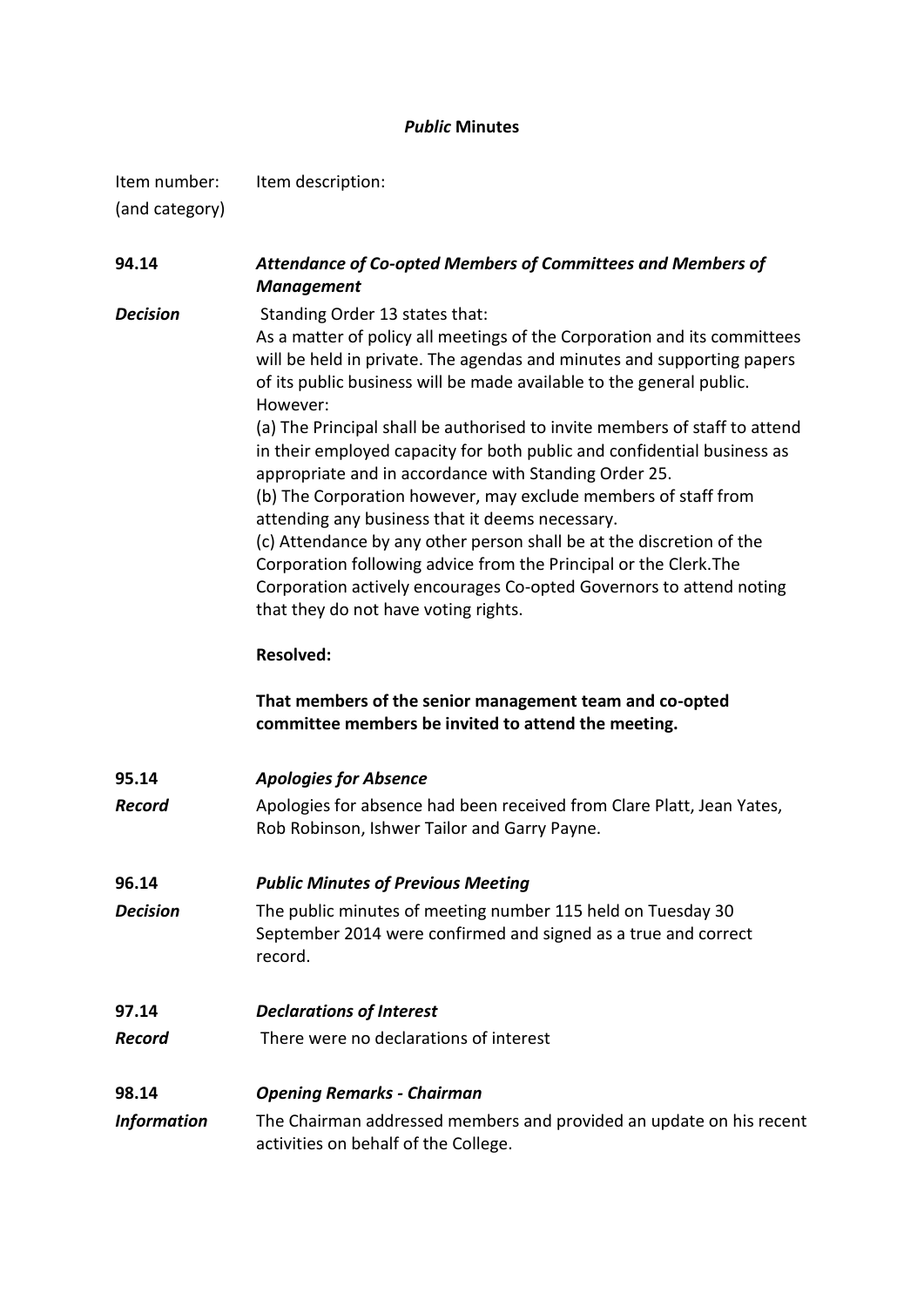He made reference to the two recent training events.

The first, delivered by the Chair of Stoke on Trent College Corporation, concerned different approaches for the Governors to 'know' their College to enhance effective governance and inform questions and challenge to the Executive. Suggested strategies included learner walks and Link Governor schemes.

The second, an in-house event, was dedicated to the whole College selfassessment report (SAR). The Director of Quality had presented the SAR to Governors and there followed group activity and discussions from which some amendments were agreed. These did not affect the area grades or overall College grade.

The feedback showed both events were well received with the first showing some differences in individual Governor preferences and opinions. The subject required further discussion and was referred to later in the meeting. The matter would also receive consideration at the Governors Away Day in January 2015.

The Chairman and Principal had recently attended an awards event in the House of Lords, London which celebrated employability of learners from vocational learning. The case studies of the eleven selected learners were documented in the booklet, 'The Road to Employment, Learner Voices' produced by the 157 Group in association with Landex. One of the winners, Joe Clements, had completed his advanced apprenticeship in horticulture through Myerscough College. Joe was now working towards a degree in Horticulture at Kew Gardens, one of the youngest ever on the programme. Those who had attended the Myerscough College Apprenticeship Awards Ceremony in July remembered Joe giving an excellent vote of thanks at the end of the proceedings.

It was clarified the 157 group is a consortium of influential further education colleges formed following the Foster Review, 'Realising the potential, a review of the future role of further education colleges', published 2005. The group has a focus on high level vocational and technical qualifications including apprenticeships which lead to employment.

#### **Resolved:**

**That the Chairman's Opening Remarks and the ensuing dialogue be noted.**

**99.14** *Further Education Commissioners Letter and Annual Report*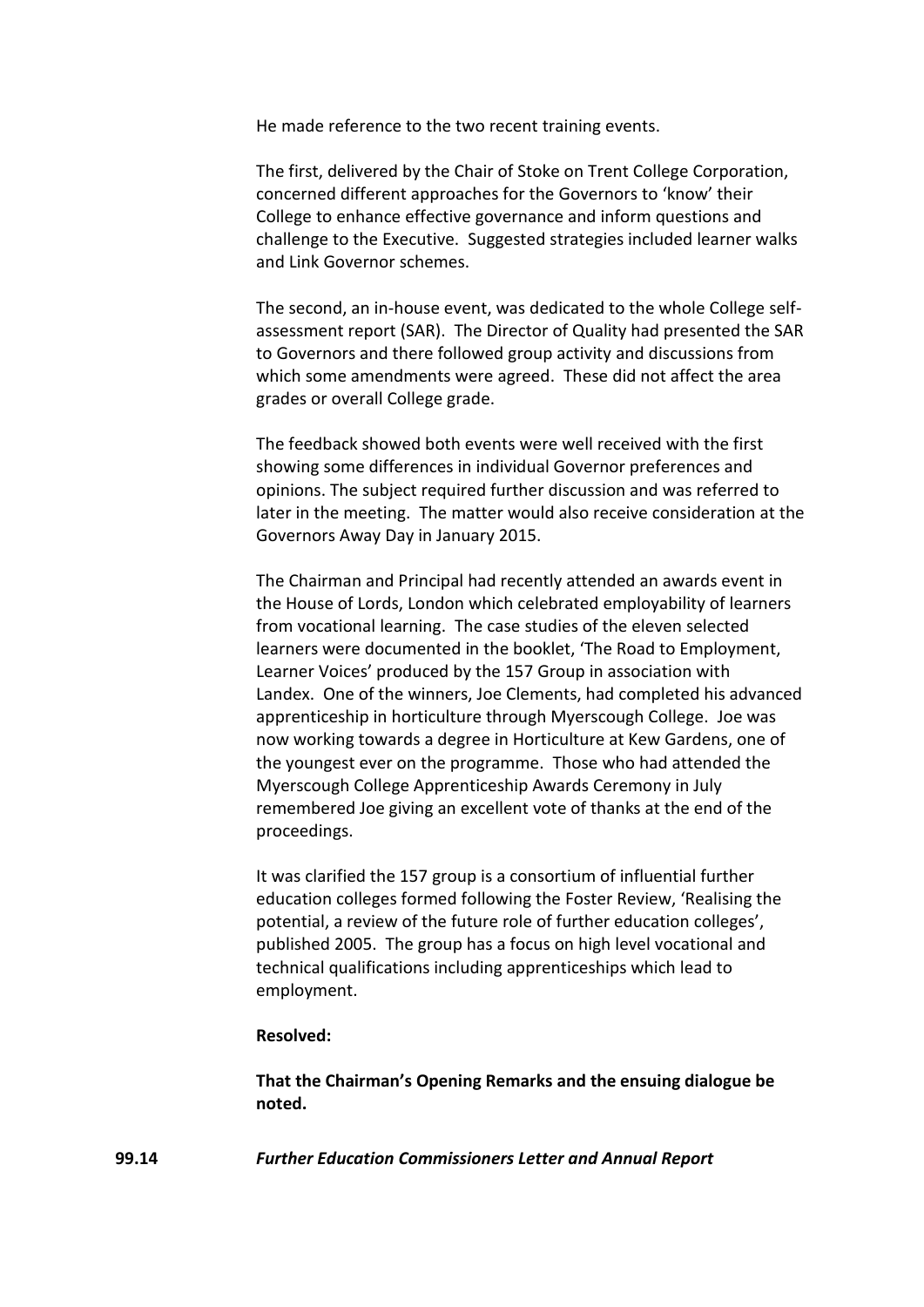#### *Consultation* **Letter from the FE Commissioner**

The letter referred to quality improvement in Colleges to analyse the underlying characteristics of those that are successful and those that are not. The following success strategies were identified: Clarity – Clear vision and focus. Connectivity – Networking. Outward facing. Confidence – Ability to seek help, a balanced team required. Complacency - Lack of senior team visibility. Consistency – Policies e.g. lesson observations 100% compliance. Cohesion – Focus on common purpose. Challenge – Difficult conversations. Creativity – Take measured risks. Not command and control. Celebration – Praise more common than criticism. Care – Generic guidelines for both staff and students. Overall – Find someone who is performing well and learn from them.

**Annual Report from the FE Commissioner**During the year, 11 Colleges had been referred to the FE Commissioner due to a judgement of 'inadequate' following Ofsted inspection, failure to meet national minimum standards, performance and / or an inadequate assessment for financial health or financial control as identified by the Skills Funding Agency.

The annual report summarised the recommendations and the lessons learned arising from each of the FE commissioners interventions. The report noted the following under the key headings below.

### **The Role of the Clerk**

Effective Clerking is an essential component of good governance and in a number of the colleges visited it fell below what was needed.Salary of a clerk ranges from under 21k to over 50k.79% of clerks are part time.35% work for other colleges.24% have another role in the college. *Source AoC Clerks Conference*

#### **Governance**

Lessons from the Boardroom:No difference in performance between Carver model or committee model.

More important to have skills rather than representation.Difference between strategic and operational management does not mean that Board members should avoid taking a detailed interest in how the college operates.

#### **Leadership and Management**

Leadership and management in less successful Colleges are often characterised by: Failure of the Board to challenge the Principal. Imbalance of skills in the senior team.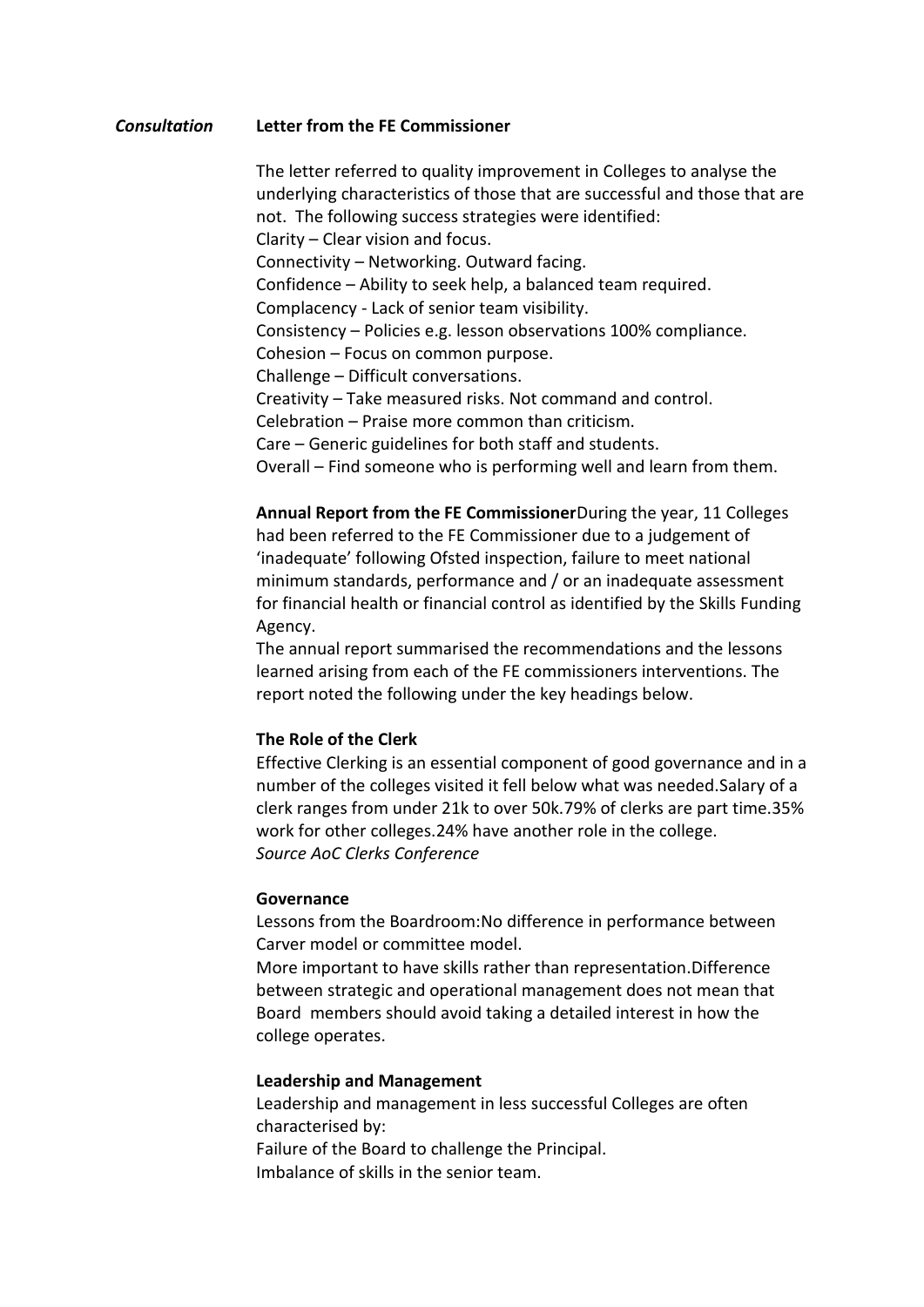Communications.

# **Quality Improvement**

The three main reasons why colleges do not deliver quality provisions are:

- Lack of focus on the needs of the learner both inside and outside the classroom.
- Absence of quality systems and procedures consistently applied across the college.
- Poor performance management and inability to deal with things as they arise.

# **Financial Health**

Financial difficulties often occur because of: Over optimism in growth and reluctant to cut costs.Class sizes are too small.New technologies have not been applied to reduce staffing levels especially support staff.

The Commissioner referred to future challenges and summed up by reporting that the further education sector is essential to the development of the economy and ensuring social mobility. As such it needs to provide high quality teaching and learning within the resources available.

In response to a question the FE Commissioners role was clarified. Where intervention is triggered rapid and rigorous action is taken by the FE Commissioner to secure the necessary improvement, and to safeguard the interests of existing learners and put in place better local provision for the future. The FE Commissioner assesses the capacity and capability of the existing governance and leadership to deliver rapid and sustainable improvement.

# **Resolved:**

# **That the Further Education Commissioners Letter and Annual Report be received.**

# **100.14** *Revised English Colleges Code of Governance*

*Consultation* The original 'English Colleges Foundation Code of Governance' published in 2009 was currently under review by the Association of Colleges. A draft of the new Code has been produced and was now out for consultation.

Corporation gave consideration to the:

 Association of Colleges letter which explained the decision to review the code.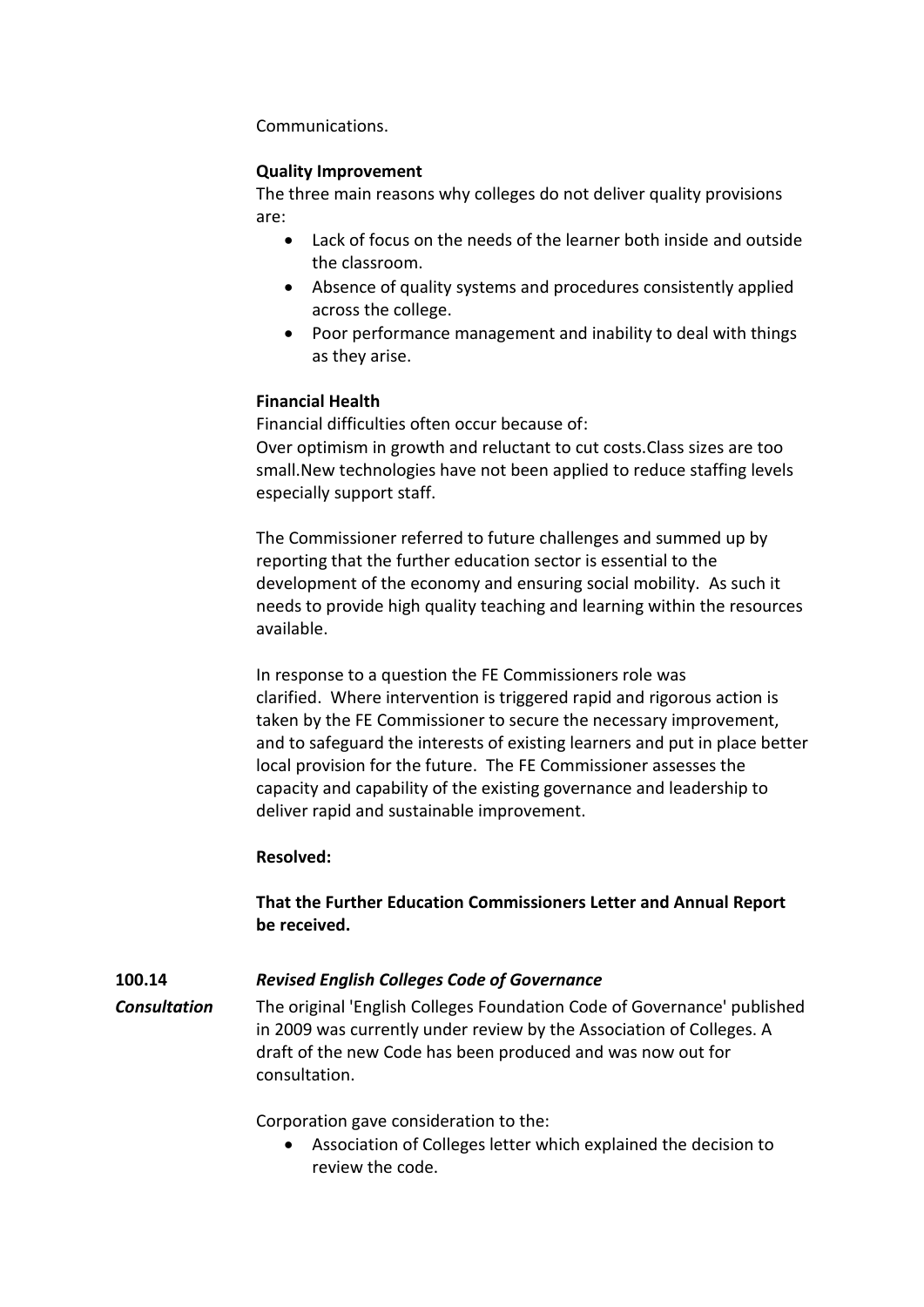- English Colleges' Code of Good Governance Part 1 which sets out the values, expectations, and principles of good governance.
- English Colleges' Code of Good Governance Part 2 which expands each of the ten principles and describes underpinning good practice.
- English Colleges' Code of Good Governance consultation questions.

The closing date for comments was the 5th March 2015 which was prior to the next meeting of the Corporation.

In the discussions that followed Corporation made comment which included:

- Questioning whether aspects of the code were too prescriptive.
- Noting a comply or explain process.

The topic would come under consideration at the Away Event, at which the Chief Executive of the Association of Colleges was to address members. Individual Governors were encouraged to pass comment to the Clerk.

Corporation would need to give attention to the values and principles looking at how the Board meets / demonstrates them and what processes are in place.

The Clerk would produce a report highlighting where Myerscough was, in relation to the Code.

The ten points in the code bear significant similarity to the criteria that are looked at by Ofsted.

Members noted that it in all probability the Board would be bound to adopt the code. The AoC letter states, 'Boards are encouraged to adopt its 'spirit' as well as its 'letter'. By adopting the Code, you can demonstrate leadership and stewardship in r

elation to your college help protect its reputation and that of the wider sector, and give key stakeholders and partners confidence in our selfregulation.'

# **Resolved:**

- I. **Governors be encouraged to send individual responses to the Clerk**
- II. **That Audit & Governance Committee be authorised to formulate a response on behalf of the College at their meeting on 10 February 2015.**

**101.14** *Association of Colleges Policy Update and Manifesto*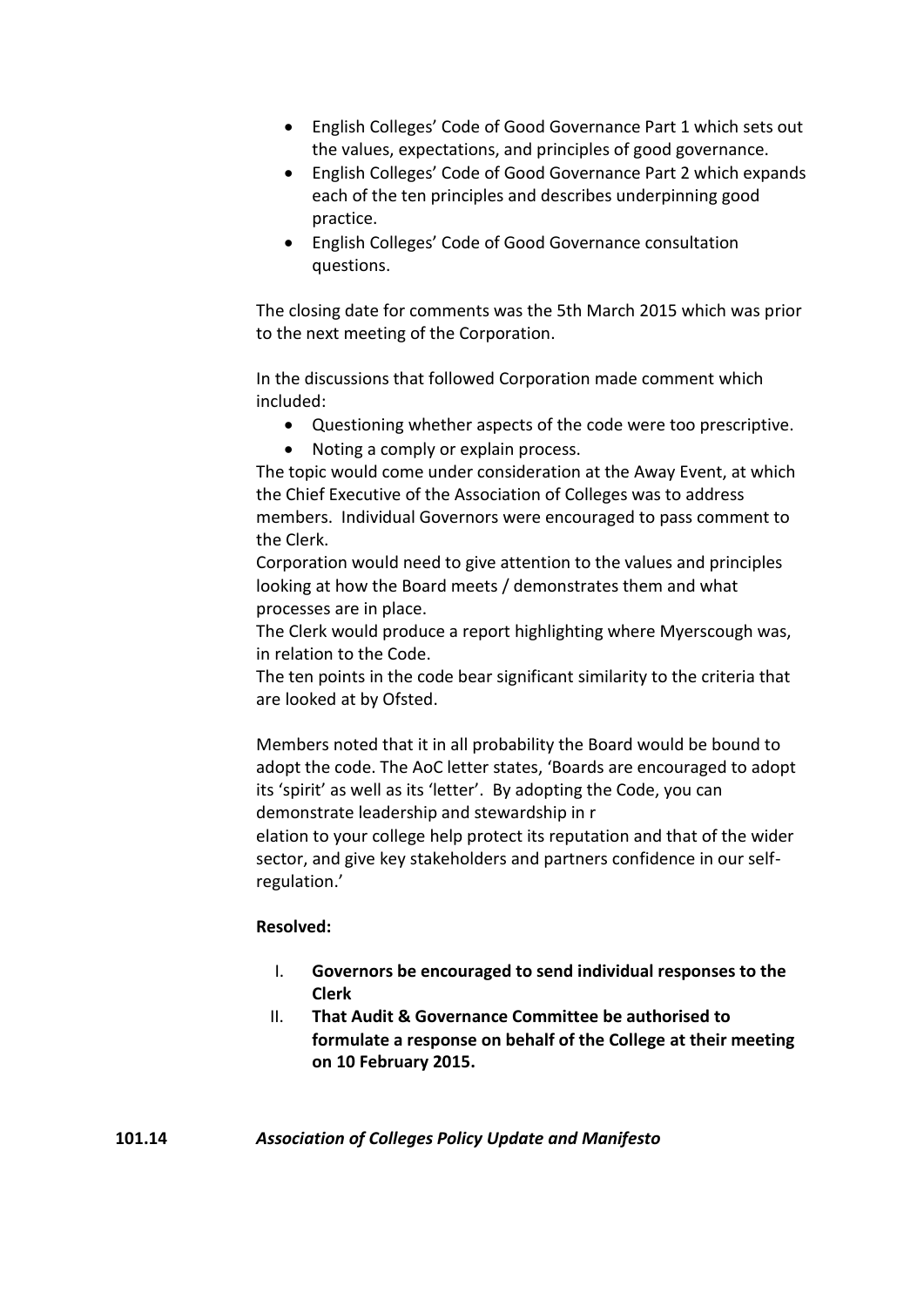# *Consultation* Corporation gave consideration to the latest Policy Update from the Association of Colleges together with a copy of their manifesto shaped through discussing priorities with policy makers and politicians, stakeholders and Principals.

The Policy update, which was a Board paper, summarised the main policy issues for the AoC and colleges. Corporation noted the paper provided context in the political landscape taking into account a general election was due to take place in May 2015.

The 2015 manifesto makes 10 recommendations grouped under 3 themes relating to student choice, the economic impact of colleges, and the equitable and effective distribution of limited resources.

The 10 recommendations concerned:

#### **Theme 1 Supporting Student Choice**

Careers education and advice. Education accounts for students aged over 19.Affordable and accessible student transport.

**Theme 2 Sustaining economic recovery through education and training** Creating a higher technical and professional education system fit for the 21st century.

Preparing young people for apprenticeships.

Assessment which reflects real life.

Continued autonomy to respond to local needs.

Meeting the English and maths challenge.

**Theme 3 Creating a fair and effective education system**

Funding which matches student need.

Spending scarce resources sensibly.

# **Resolved:**

# **That the Association of Colleges Policy Update and Manifesto be received.**

# **102.14** *Report of the Myerscough Student Union (MSU)*

*Information* Corporation gave consideration to the report from the President of the Student Union on activities this term.

> The report gave an overview of student engagement in social and sports activities. The MSU was seeking views of the student population to inform the development of activities. Some MSU funds were being devolved to the Centres. A wide variety of sports activities were offered with successful bids ensuring required staffing. An output of one of the bids was to engage with those with disabilities, females and HE students.The MSU asks staff to promote the activities and encourage the student population to 'have a go'.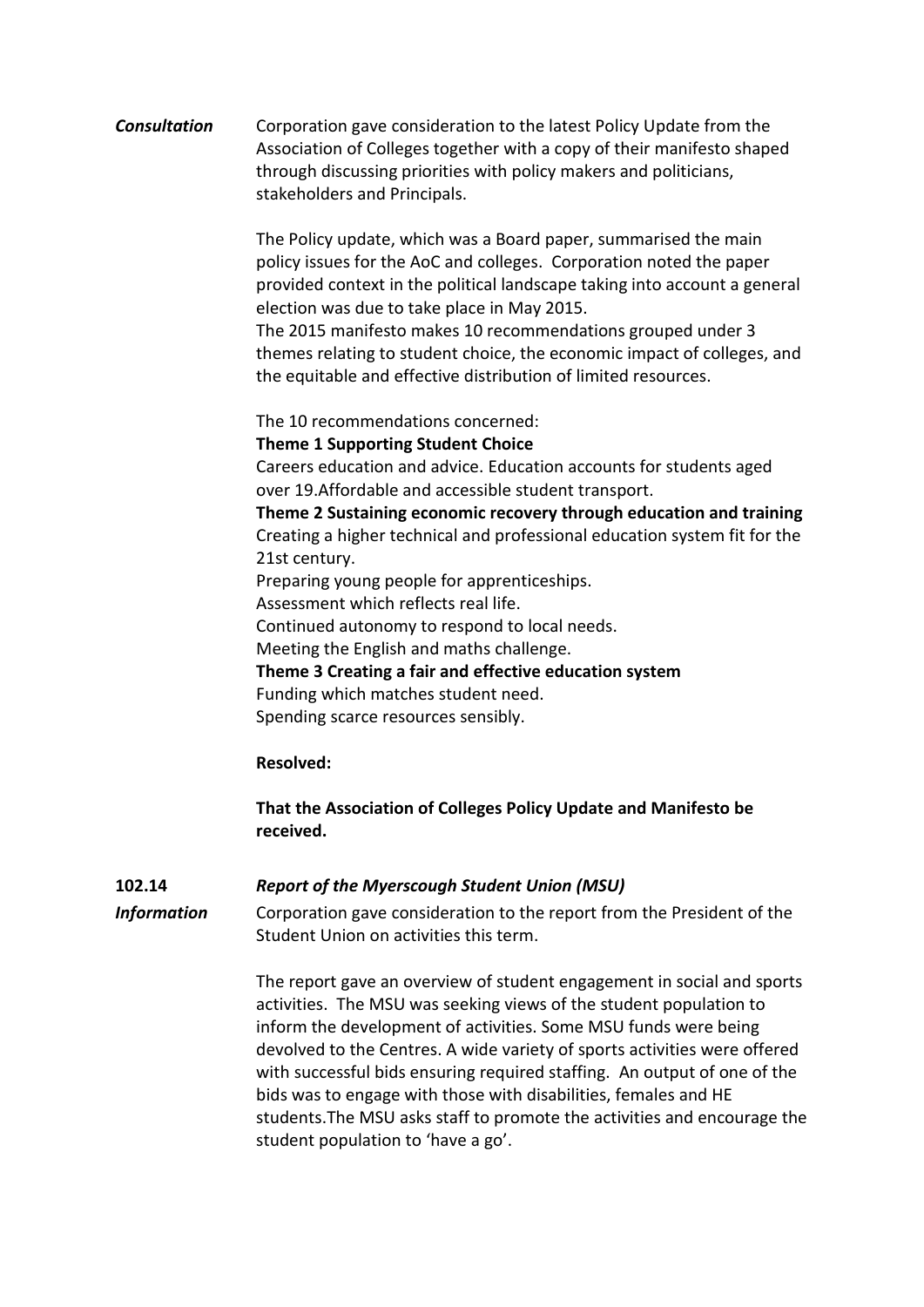FE and HE course representative meetings had been held with no serious issues identified.

A television had been purchased for students at the Crow Wood Centre. The year was progressing well. The MSU hoped this would continue into the new year.

Management congratulated the Student President on progress and activities to date and members thanked him for the report which provided some insight into student life at the College.

#### **Resolved:**

**That the Report of the Myerscough Student Union be received**

**103.14** *Financial Statements Auditors Report and Financial Statements for the year Ended 31 July 2014 and External Auditors Findings Report to the Audit & Governance and the Finance & Resources Committees*

*Decision* Financial Statements Auditors Report and Financial Statements for the year Ended 31 July 2014 and External Auditors Findings Report to the Audit & Governance and the Finance & Resources Committees Both the Audit & Governance and the Finance & Resources Committees had considered the above documents. The Chairmen of the Committees drew Corporations attention to points in the documents.Corporation noted Audit Committee had expressed its satisfaction with the communication, tone, completeness and presentation of the External Audit Findings Report with no matters for management action.

> Corporation noted the accounts presented a sound financial position and as such, Finance & Resources Committee had not considered it necessary for attendance from the external auditor at the Corporation meeting. It was confirmed to Corporation that no adjustments to the final pre audit management accounts were required.

#### **Resolved That:**

- I. **The external audit findings report for the year ended 31 July 2014 be approved.**
- II. **The draft letter of representation (financial statements) be approved.**
- III. **The draft letter of representation (regularity) be approved.**
- IV. **The Auditors Opinions in respect of the Financial Statements Audit and Regularity Audit for 2013 / 2014 be approved.**
- V. **The Audited Annual Accounts, Members Report and Management Letter for the year ended 31 July 2014 be approved.**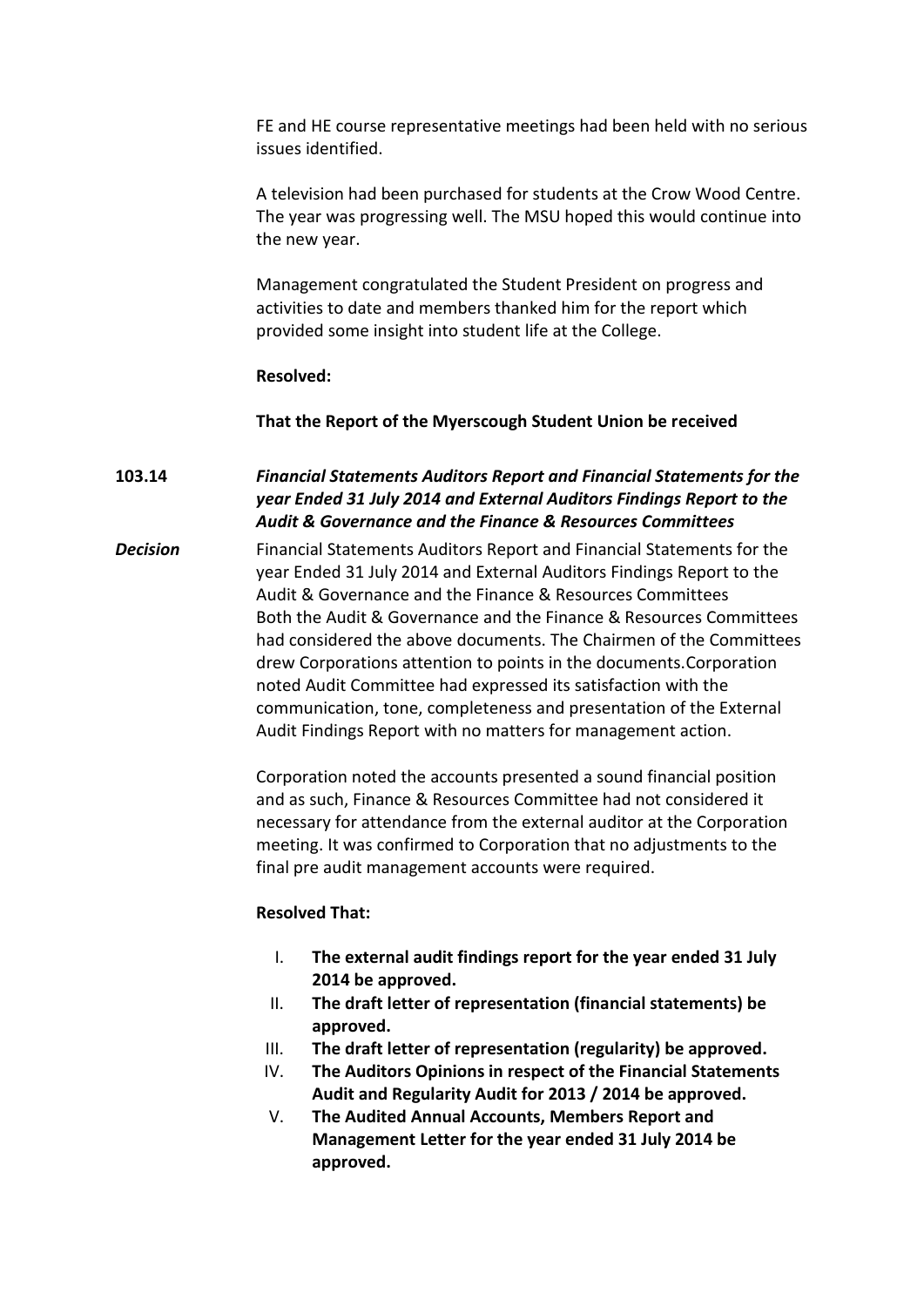VI. **That the original accounts be forwarded to the SFA prior to 31/1/2014.** 

# **104.14** *Draft Annual Report of the Audit Committee to the Chief Executive Officer and Corporation for the Year Ended 31 July 2014.*

**Decision** Corporation gave consideration to the above report of the Clerk which had been considered at the last meeting of the Audit & Governance Committee who commended it to the Corporation.

> Internal Audit reports and the Financial Statements Management Letter had been considered, proposed recommendations monitored and areas of weakness addressed. During all these considerations account had been taken of the appropriate regulations and guidelines and Codes of Practice.

The Committee had found no evidence of impropriety.

Corporation noted that Audit Committee was of the view that it had operated effectively and fulfilled its obligations as identified in its Terms of Reference. It was also of the opinion that the College's audit arrangements, the internal control systems, value for money policy and procedures, financial controls, framework of governance, risk management and control were adequate, operating effectively and its processes secured economy, efficiency and effectiveness and could be relied upon.

The Clerk drew Corporations attention to the Audit Committee opinion above. The Chairman of Audit Committee signed the report which would be sent to the SFA.

# **Resolved:**

**That the Annual Report of the Audit Committee to the Chief Executive Officer and Corporation for the Year Ended 31 July 2014 be approved.**

**105.14** *Report of the Audit & Governance Committee of 4 November 2014.*

*Decision* Corporation gave consideration to the report of the Chairman of the Audit & Governance Committee on the above meeting which contained three matters requiring a decision from the Corporation.

> **105.14.1 Annual Risk Management Report for 2013 / 2014, detailed Risk Management Plan for 2013 / 2014 dated October 2014 and the updated Risk Management Policy and Procedure.**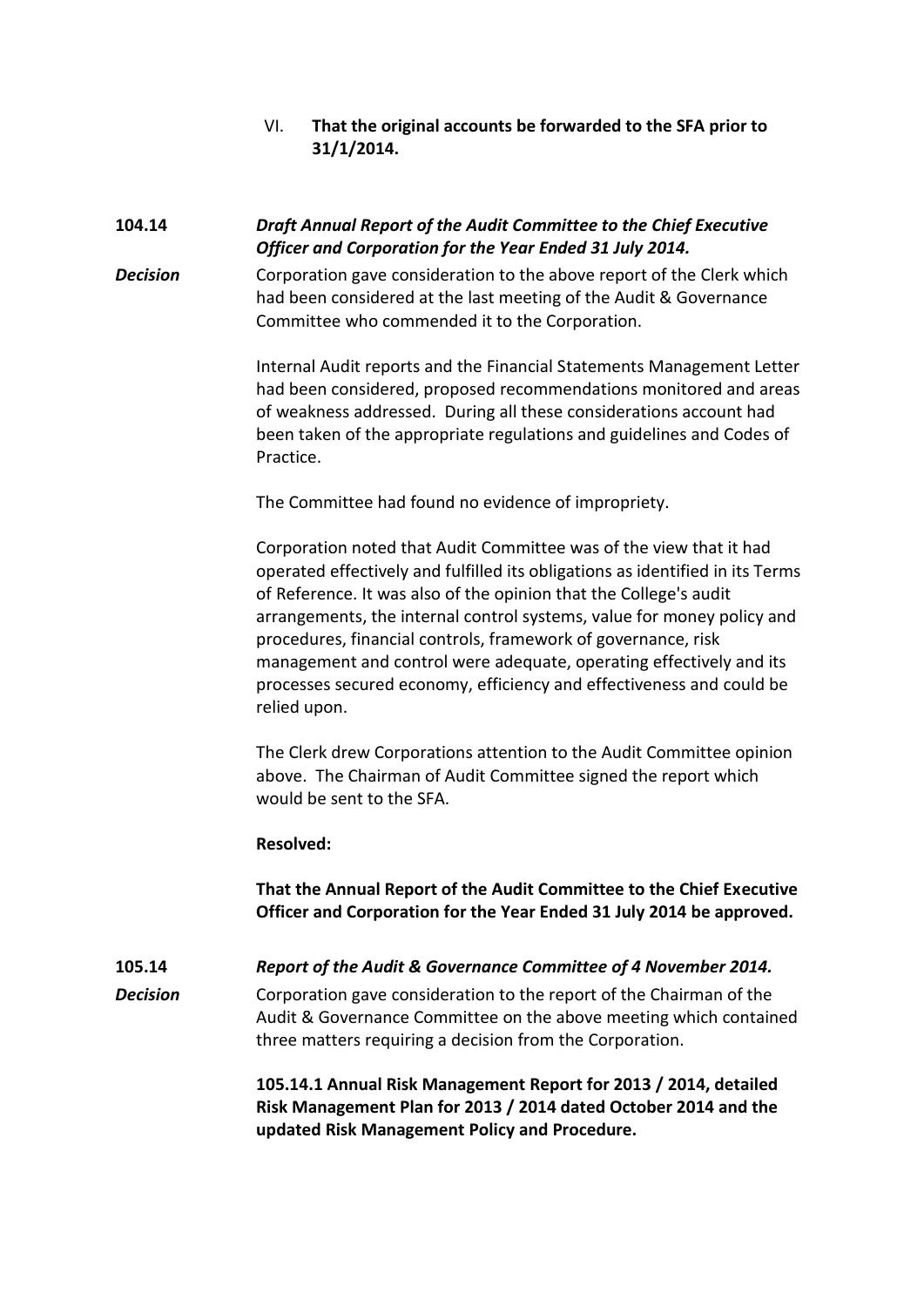The documents had been reviewed in the summer when the risk had been redefined via a scoring matrix change from 3 x 3 to 5 x 5 and a complete review of all risks had been undertaken to provide Board Assurance. Corporation noted there had been considerable consultation with Governors resulting in the revised approach to risk in the College.

Corporation noted Myerscough's strong financial position in the current climate where 43% of colleges had reported a deficit. Taking into account reduced funding, the agreed capital programmes and the economic and political landscape Corporation requested consideration be given to provide a training event where Governors could consider some of the risks and provide some additional focus in this area to all members. A training event was timetabled for 10 March 2015 where potentially this could be scheduled dependent upon any other priorities that came from the Governor Away Event in January 2015. Corporation expressed the desire to be recognised as an outstanding Board and saw being confident in holding the executive to account through appropriate challenge which also extended to scrutinising of internal audit recommendations and processes. The Clerk would give the matter consideration.

It was clarified that risk concerned with IT was incorporated with the various disaster recovery strategies in place. It also appeared separately on the full risk register.

#### **Resolved:**

- **I. That the Annual Risk Management Report be approved**
- **II. That the Full Risk Management Plan be approved**
- **III. That the Risk Management Policy and Procedure be approved.**

# **Co-option of Committee Member – Naveed Sharif**

Audit & Governance Committee had given consideration to the reappointment of Naveed Sharif as a Co-opted Committee Member of Quality & Standards Committee, and recommended his reappointment.

# **Corporation Resolved:**

**That Naveed Sharif be re-appointed as a co-opted Committee Member to the Quality & Standards Committee for a seventh one year term of office commencing 1 January 2015.**

# **Other Matters for the Information of the Corporation**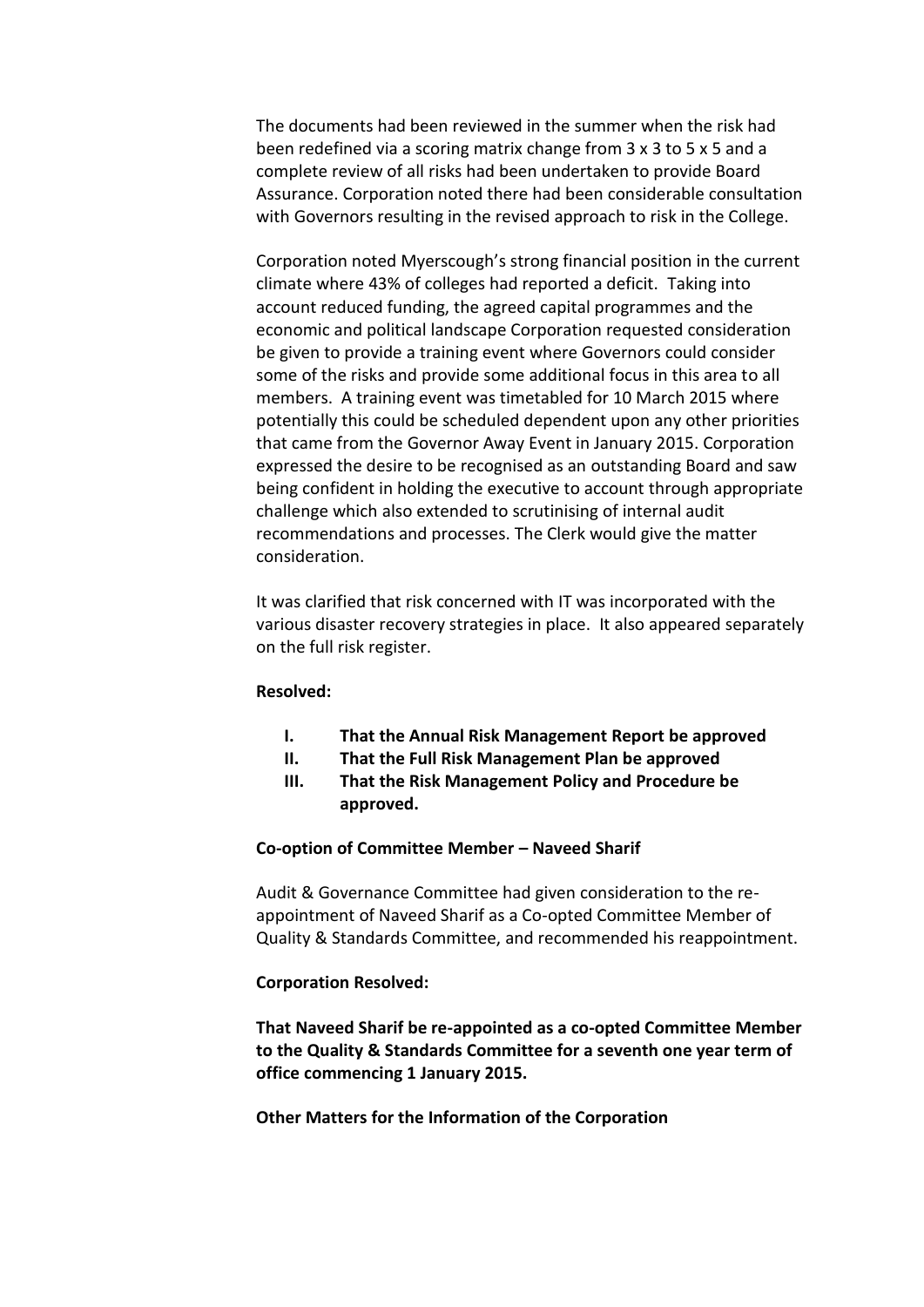# **Appointment of Chairman and Vice Chairman of the Committee for 2014 / 2015**

Audit & Governance Committee had re-appointed Jolyon Dodgson as Chairman of the Committee and appointed Gerry Corless as Vice Chairman, for the ensuing twelve months.

# **Financial Statements Auditors Report for the Year Ending 31 July 2014 and External Auditors Findings Report to the Audit and Finance Committees.**

This item was considered earlier in the meeting.

# **Annual Report of the Audit Committee to the Principal/Chief Executive and Corporation for the Year Ended 31 July 2014**

This item appeared earlier in the meeting.

# **Skills Funding Audit**

Audit & Governance Committee had given consideration to the two recent Funding Assurance reviews undertaken by the Skills Funding Agency (SFA) concerning the Education Funding Agency (EFA) delivery and the Skills Funding Agency delivery.

The basis of the reviews was to check on evidence of each learners, eligibility, existence and achievement. Members had noted that error rates were easily within acceptable parameters of below 5 percent. The EFA error rate was 0.53% against a £9.1m allocation and the SFA error rate was 1.01% against a £3.1m allocation. There was no implication to this year's funding allocation though potentially there could be minimal impact to the following years funding allocation with respect to SFA funding.

# **Internal Audit Progress Report and Summary Report Update**

Audit & Governance Committee had received and noted the above report which contained information for 2013 / 2014 detailing progress to date on all recommendations made. In total 34 recommendations were made of which 27 (79%) had been implemented and 7 (21%) were on-going and none were outstanding.

# **Data Returns Report**

Audit & Governance Committee had considered the report of the Deputy Principal, Finance and Funding on the above which had indicated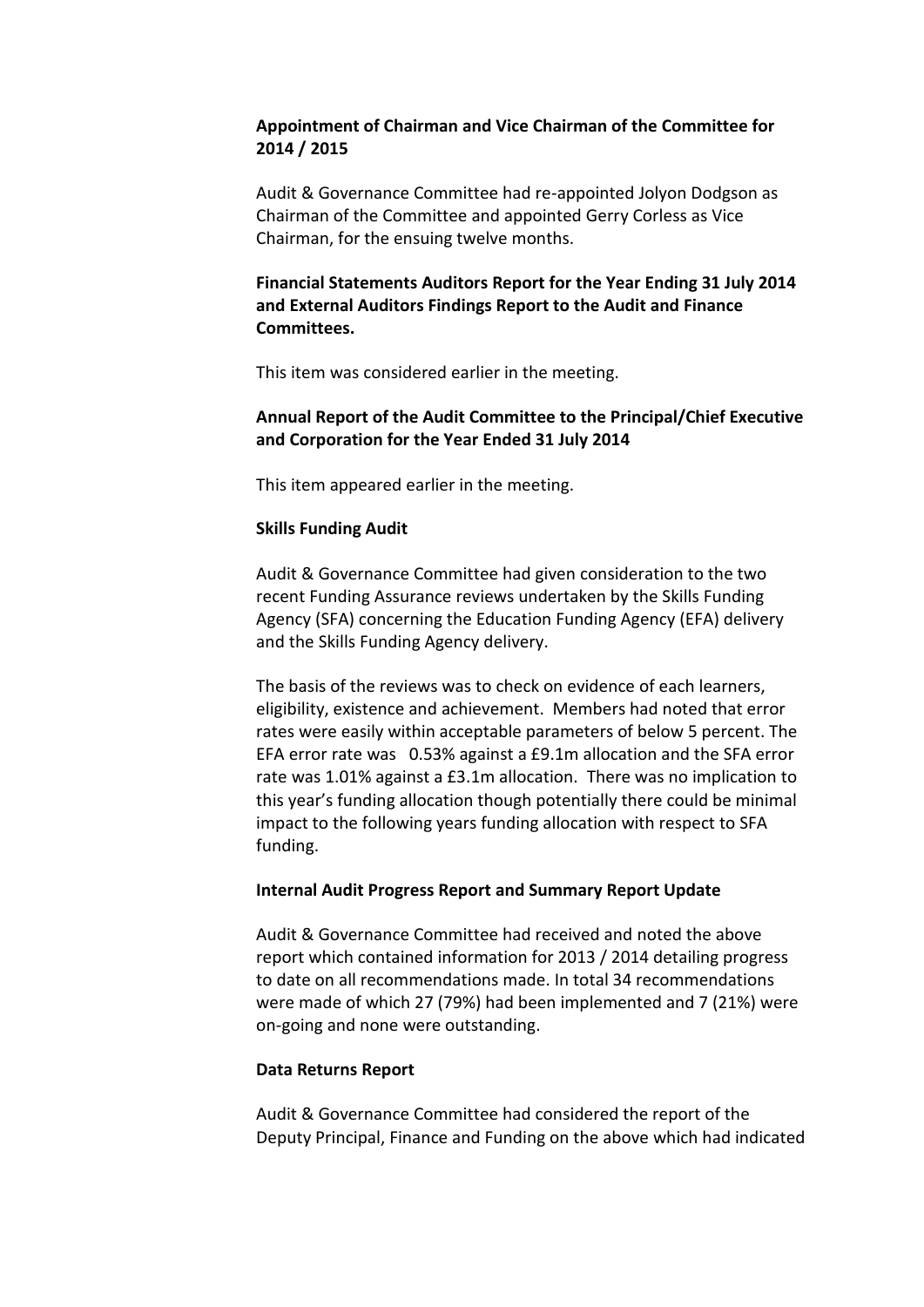that all returns for 2013 / 2014 had been submitted on time. The first return for 2014 / 2015 had also been submitted on time.

#### **Governor Skills Audit 2014**

Audit & Governance Committee had given consideration to the results of the Skills Audit 2014.The Skills Audit was a useful tool in identifying the overall make-up of the Board as well as to identify strengths and gaps in skills on the Board for recruitment purposes. Corporation was reminded that there would be a requirement to recruit two new Governors in summer 2015 and that the Skills Audit would form the basis of recruitment decisions.Governor Recruitment would be reviewed at the next Audit & Governance meeting in February 2015.

#### **Governance Quality Improvement Plan 2014 / 2015 (QIP)**

Audit & Governance Committee had given consideration to the Governance QIP prepared by the Clerk who had referred to the Selfassessment responses in the process. Various items were underway and the upcoming training events and Away Event, January 2015 would be utilised to address matters as well as Management reports to relevant Committees.

#### **Annual Review of Decision Making processes of the Corporation**

The following are the various processes that make up the overall decision making process:-

- Corporation Structure
- Scheme of Delegation
- Committee Constitution and Terms of Reference
	- o Appeals Committee
	- o Audit and Governance Committee
	- $\circ$  Finance and Resources Committee
	- o Quality & Standards Committee
	- o Remuneration Committee
- Standing Orders
- Code of Conduct
- Confidentiality Policy

An exercise to review the Corporation Structure had been undertaken in March and July 2014 which resulted in a review of all of the above documents apart from the Confidentiality Policy. These documents therefore, had not required further review.

Corporation gave consideration to the Confidentiality Policy and review of items later in the meeting.Corporation noted that Audit &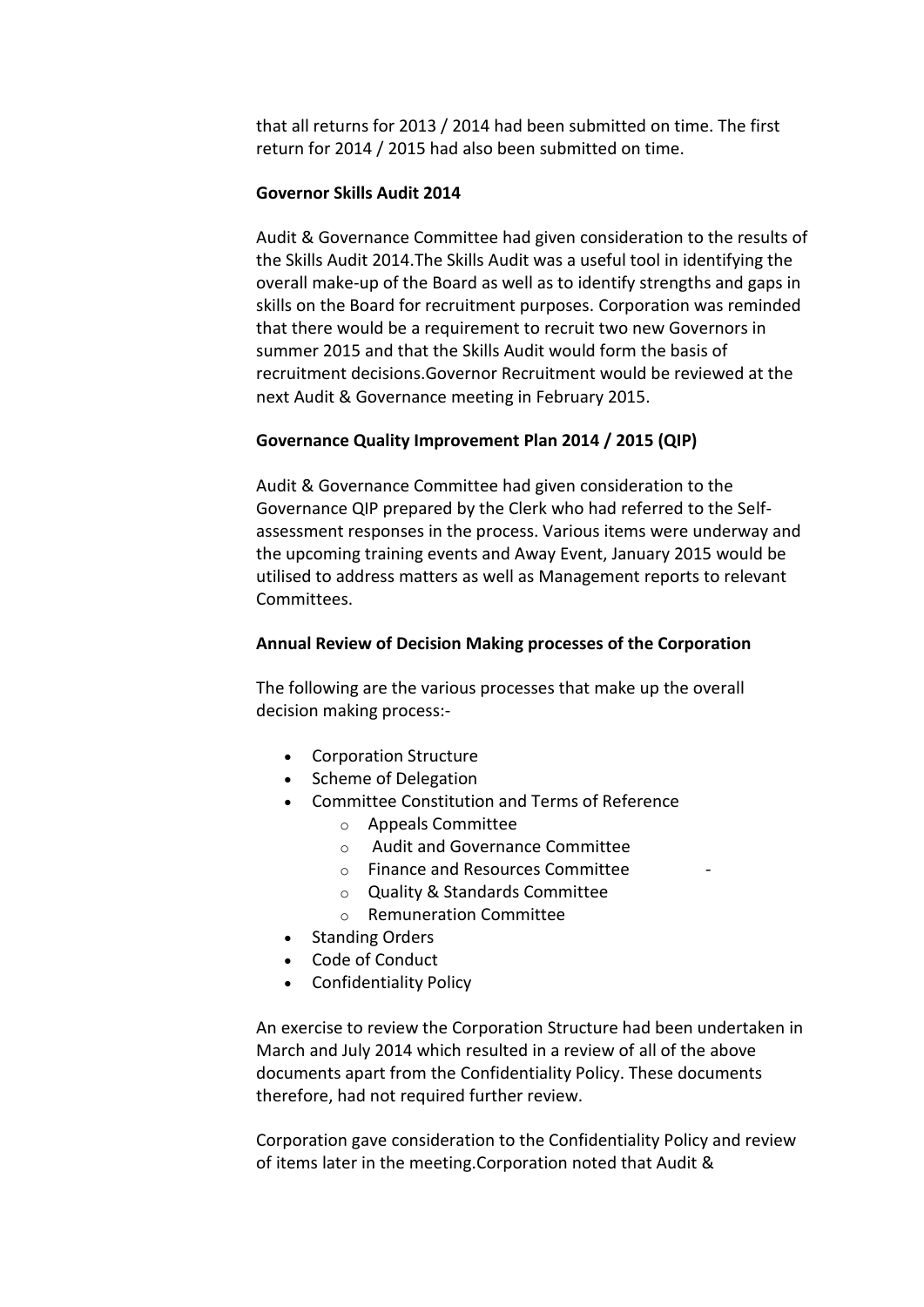Governance Committee had expressed its satisfaction that following previous reviews of the above documents, apart from the Confidentiality Policy, they remained fit for purpose and required no further amendment.

#### **Resolved:**

- **I. That the above items for information be noted.**
- II. **That the decision making process of the Corporation be approved.**

# **106.14** *Equality and Diversity Report 2013 / 2014 and Action Plan 2014 / 2015* **Decision** An earlier draft of the Equality & Diversity Report had been considered by the Quality and Standards Committee. Members had been requested to forward feedback and comments to the Vice Principal in advance of this meeting.

Corporation gave consideration to the final draft of the E & D Report which had to be published on the College website by 31 January 2015 as a legal requirement. Corporation recognised this legal requirement and that this fed into the design and content of the document. The document contained a broad action plan and from this a detailed Action Plan had been produced for internal use. The Action Plan had a strategic focus and was embedded through all aspects of delivery. It had been discussed at the Equality Strategy Group and received input from other senior staff. It was confirmed that the Equality Strategy Group had new terms of reference which reflected its strengthened membership at leadership and management level. There had been excellent attendance at its meetings.

Corporation asked questions concerning the make-up of the College student body which it understood did not reflect the demographic profile of the area. Corporation also noted that their own profile was not reflective and would consider this in future recruitment. Equality & Diversity matters would receive further consideration at the Away Event in January 2015. Corporation were informed that following the College's achievement of 'Investors in Diversity Stage 1' the decision has been made to miss out the stage 2 process and move straight to the top accreditation, 'Leaders in Diversity' This accreditation shows that an organisation demonstrates excellence in equality, diversity and inclusion practice as well as improving internal leadership and providing support to become an ambassador in the field. The contract had been signed and the Board would receive updates on progress and actions.

#### **Resolved:**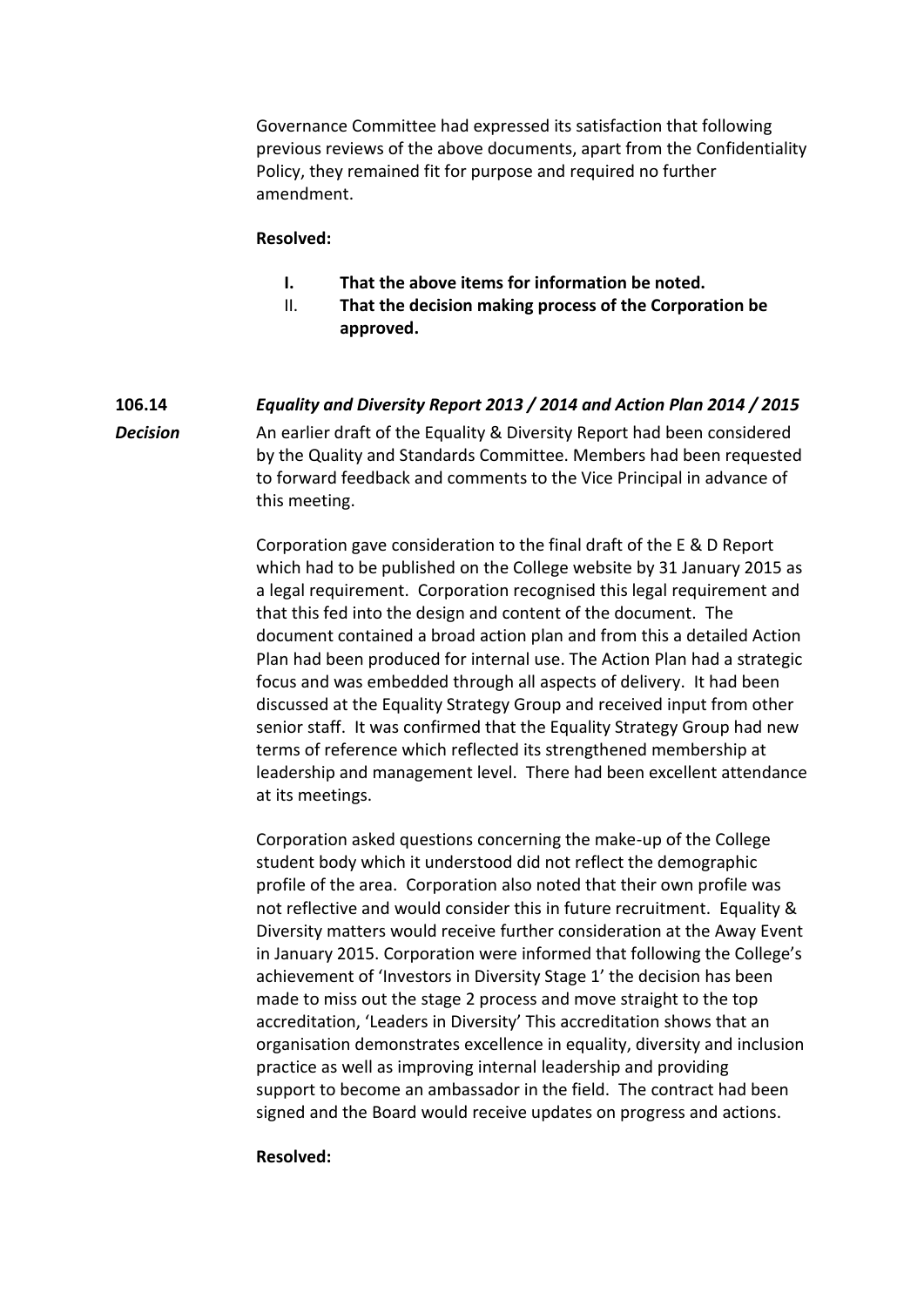- **I. That the Equality and Diversity Report 2013 / 2014 be approved**
- **II. That the Equality & Diversity Action Plan 2014 / 2015 be approved**

# **107.14** *Myerscough College Self-Assessment Report 2014*

**Decision** Corporation gave consideration to the SAR which incorporated suggestions made at the SAR training session held on Tuesday 2 December.

> Various suggestions had been incorporated into the document presented to the Board which included matters of document design for explanatory and monitoring purposes, and addition of Governance aspects in the leadership and management section

#### **Resolved:**

**That the Myerscough College Self-Assessment Report 2014 be approved**

# **108.14** *Report of the Quality & Standards Committee of 11 November 2014*

*Consultation* The Chairman of the Quality & Standards Committee reported on items from the Report which had been circulated with the Corporation agenda.

> **Appointment of Chairman and Vice Chairman** Corporation noted Marion Nuttall had been re-appointed as Chairman and Allan Foster as Vice Chairman for the ensuing twelve months.

# **Performance Data 2013 / 2014**

Quality & Standards Committee had reviewed performance for 2013/2014 as follows:

Strategic Plan Progress - Report 2013 / 2014.

Year End Performance & Current Year Data:

FE

HE

Work-Place Learning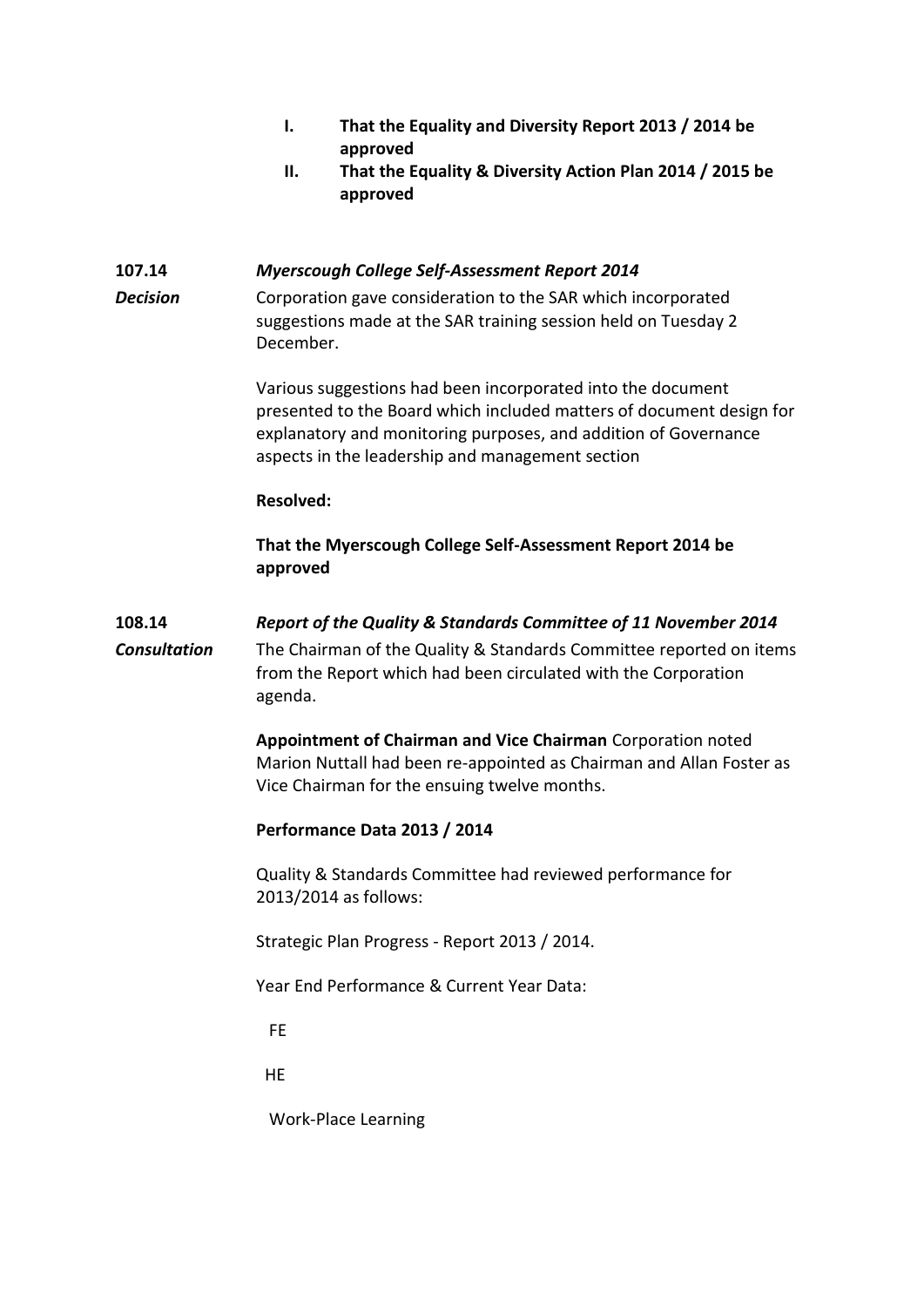The overall outcome for 2013 / 2014 was that FE performance had achieved a success rate of 90% placing the College in the top ten per cent of colleges nationally.

Teaching and Learning performance was improving and targets were set to incorporate this trend. Targets for Maths and English and long level 3 courses would be challenging.

Age 19 plus ethnic learners (low numbers), achievement was significantly lower than their counterparts and overall 19 plus learners across all Centres needed greater support.

Recruitment targets had been achieved through the use of subcontractors.

Changes to the Ofsted Inspection regime would mean that the College could be inspected as soon as Spring/Summer 2016.

In terms of HE performance the overall success rate was high with recruitment in line with last year. A number of post graduate programmes were currently being developed. The College had also been chosen as one of fifteen in the UK to participate in a project funded by HEFCE to develop a national framework for scholarly activity in college based higher education.

Corporation noted that following further QAA Reviews Myerscough remained top of the league table.

Work Place Learning final data for 2013 / 2014 was, overall success, 79% and timely success 67% both of which were above national average but fell short of College aspirations.

Quality and Standards Committee had acknowledged the good performance but was rigorous in its monitoring and discussions to satisfy itself of quality for all in teaching, learning and assessment and that the College was continuing on its journey to 'Outstanding'. Corporation were assured that where necessary, management strategies and actions were in place.

#### **Teaching and Learning Report**

The report provided a summary of key developments, initiatives and impact for the start of the academic year in line with the College strategic aim to provide an outstanding teaching and learning experience.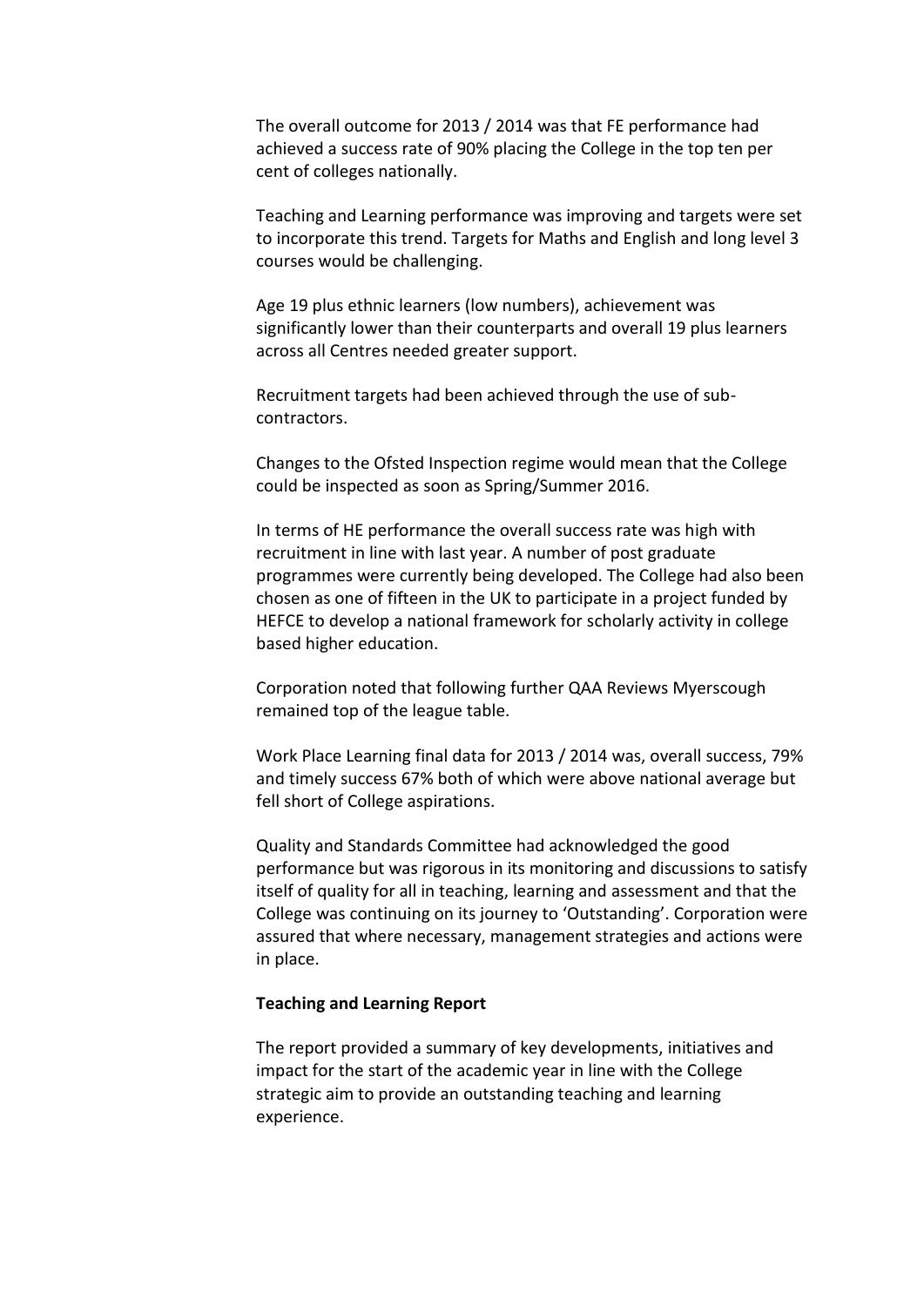The target for Grade 1 lesson observations continued to increase in line with College performance to reach 'Outstanding'.

# **Research Report**

Quality and Standards Committee had given consideration to the booklet, 'Myerscough Research, Research for Practical Applications' The publication served as a showcase, featuring key themes and projects to illustrate the College's specialist position to various stakeholders including students, institutions, funders and organisations the College collaborates with.

# **Equality, Diversity and Inclusion Annual Report 2013 / 2014**

Referred to earlier in the meeting

# **Continuing Professional Development Annual Report 2013 / 2014**

Quality & Standards Committee had given consideration to the above report which showed details and costs of training and provided judgments on its impact.

Members had sought assurance that allocation of expenditure and choice of training met the staffs CPD needs and received responses on how this was agreed.

In their discussions and from responses to questions Corporation noted 92% of lesson observations were graded at 1 or 2 (1 being the highest) Those who were not observed last year had been observed this year. There was mixed response to the peer observation programme with some staff showing reluctance and being unwilling for others to come into their lessons whilst others welcomed the initiative and reported benefit. Management wished to work carefully to remove any barrier to what was designed to be a non-judgemental (non scoring) support and developmental process.

#### **Resolved:**

**That the Report of the Quality & Standards Committee of 11 November 2014 be received**

**109.14** *Report of the Finance & Resources Committee of 25 November 2014* **Decision** Matter requiring confirmation by the Corporation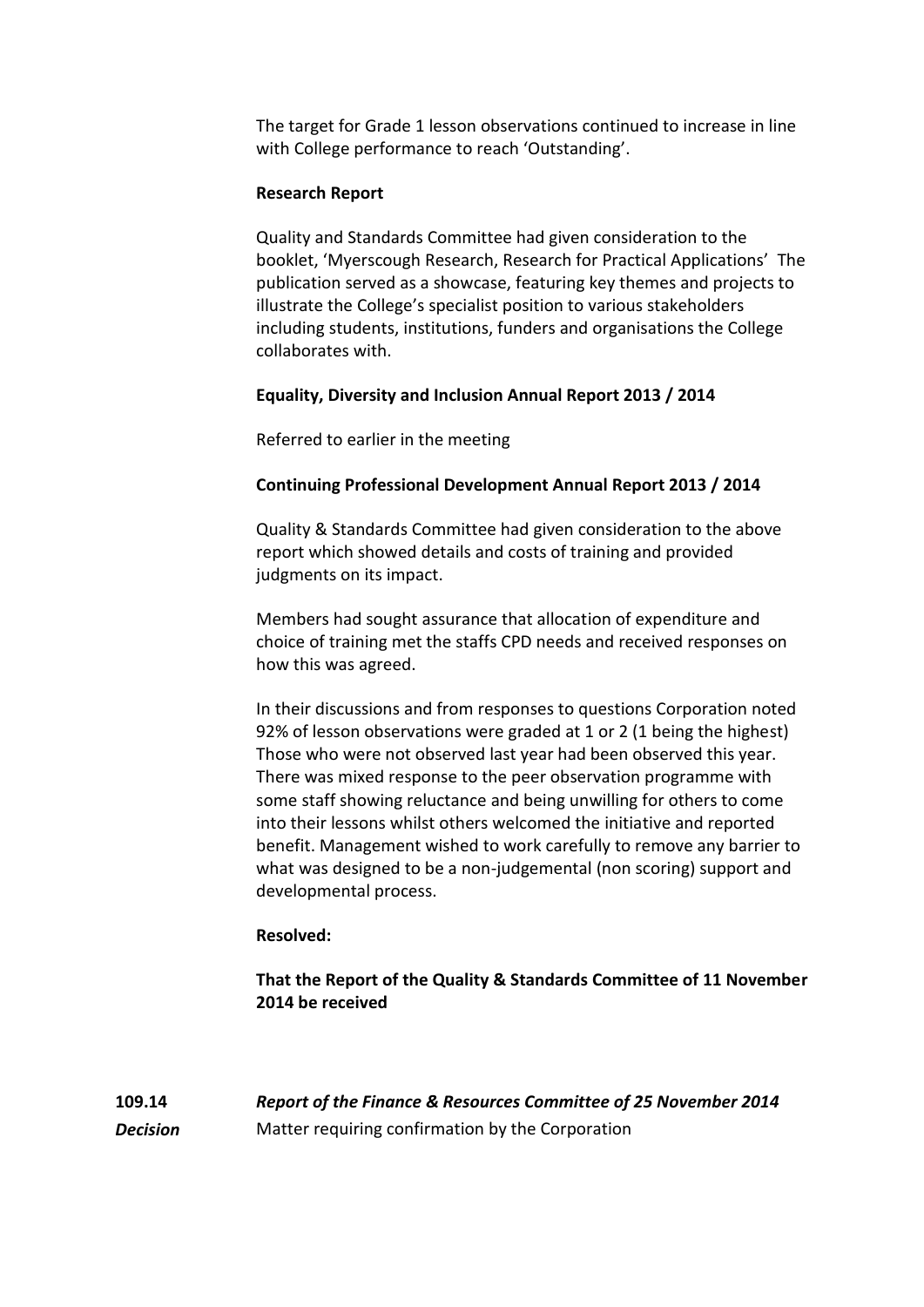#### **Financial Regulations – Interim Review**

#### **Authority to incur liabilities.**

Remained fit for purpose no changes required.

**Low value payments and collections** – It was agreed the approval of some low value payments and direct debit collections be delegated to the College Accountant / Senior Finance Officer as below;Payment of Equine events judges expense claims <£100 by BACS

Collection of residential fees / gym and golf membership / livery fees / rent etc. by Direct Debit

In addition, providing the initial paperwork had been previously signed by the Deputy Principal - Finance and Funding, the College Accountant be able to process the following BACS payments providing any greater than £500 have been countersigned by the Principal, Vice or Deputy Principal:Computer / Cycle scheme invoices.

Weekly Bursary payments to students <£100 each (once annual amount has been authorised).

Quarterly payment to HMRC in respect of the Game Duty (providing the return has been signed as above).

#### **Resolved:**

**The changes to the Financial Regulations as illustrated above be approved. 109.14.2Matters for Information**

**Financial Statements Auditors Report for the Year Ending 31 July 2014 and External Auditors Findings Report to the Audit and Finance Committees.**

Corporation considered this item earlier in the meeting.

**The Principals Strategic Plan Progress Report 2013/2014;**

**Financial Position Statement for Period Ended 31 October 2014; Investment Funds, Including Interest, for Period Ended 31 October 2014;**

**Capital and Revenue Cash Flow for Period Ended 31 October 2014;**

**Capital Expenditure Report for Period Ended 31 October 2014;**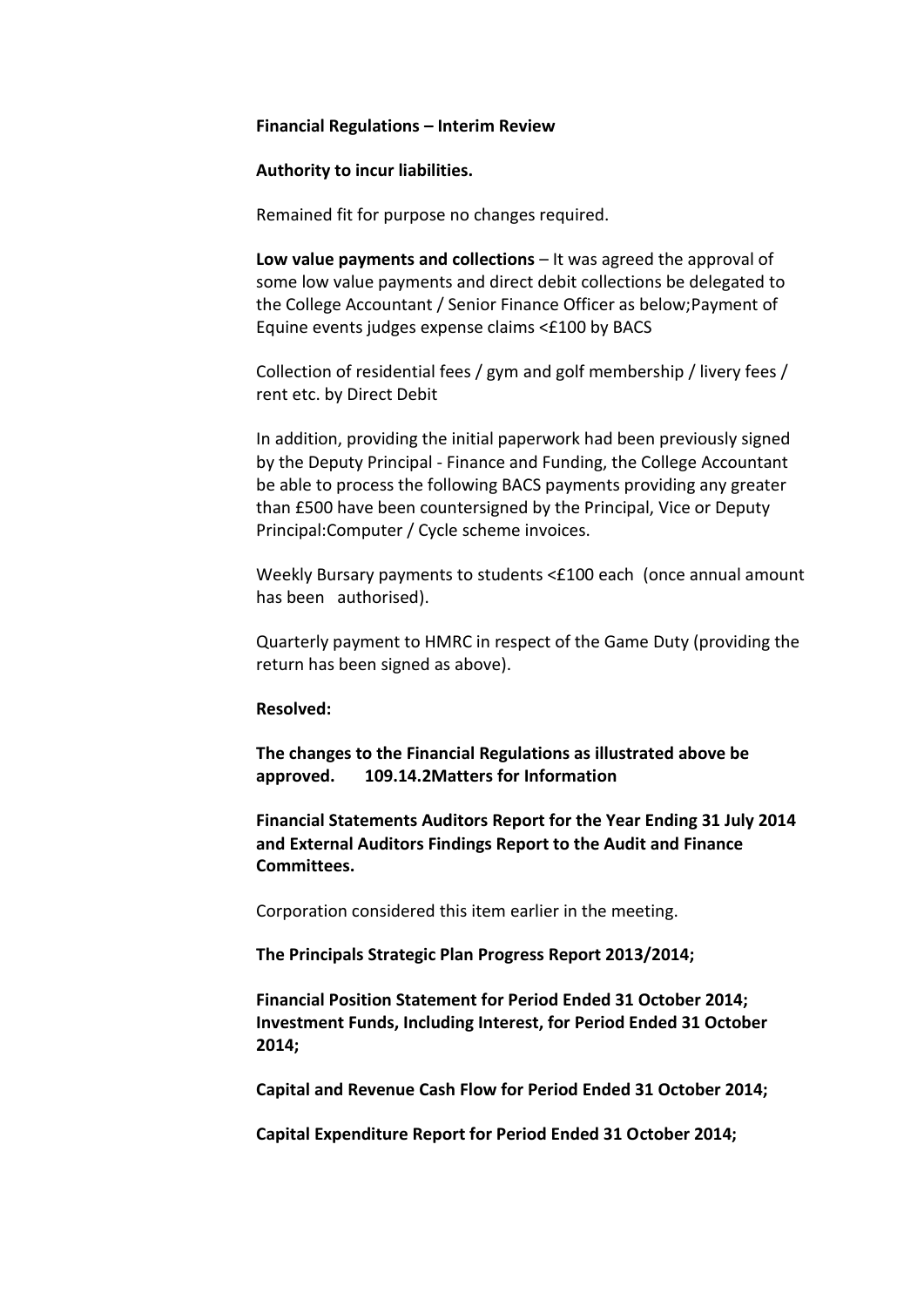#### **Myerscough Ventures Report for Period Ended 31 October 2014.**

Finance & Resources Committee had received regular reports on the various aspects of the College finances for the period ended 31 October 2014. It was pleased to report that overall the finances of the College remained in a healthy state. The balance sheet was at £6.5m, a current ratio of 1:1.26 and cash days of 83.45.

Recruitment for 16 – 18 year old had been challenging but targets had been met with the use of sub-contractors. The challenge for the future was to convert applications received into enrolled students to reduce the level of subcontracting.

HE part time recruitment was slightly behind profile but additional recruitment was expected.

There had been a higher than expected recruitment of high needs learners resulting in more than twice the number anticipated. This was as a result of changes in the law and local authority policy aligned to the excellent facilities provided by the College. This was having an impact on funding and the Executive were actively seeking and receiving the funds that should accompany high need learners. The College had accordingly increased the bid for the numbers of high needs students for next year.In relation to the Capital Plan the profile for the next twelve months showed that the proposals were affordable within the identified timescale.

Income from Myerscough Ventures was on profile whilst the Farm was slightly ahead of profile.

The report also indicated that the capital plan projects were meeting targets.

# **Myerscough Student Union Annual Accounts for the Year Ended 31 July 2014**

The Committee had considered the above accounts and noted that the Association remained solvent.

#### **Skills Funding Agency – Financial Health**

The Skills Funding Agency had confirmed the grade for the College's financial health for 2013 / 2014 as 'Outstanding' and 'Good' for the current budget year.

#### **Myerscough Ltd / Myerscoll Ltd Appointment of Director**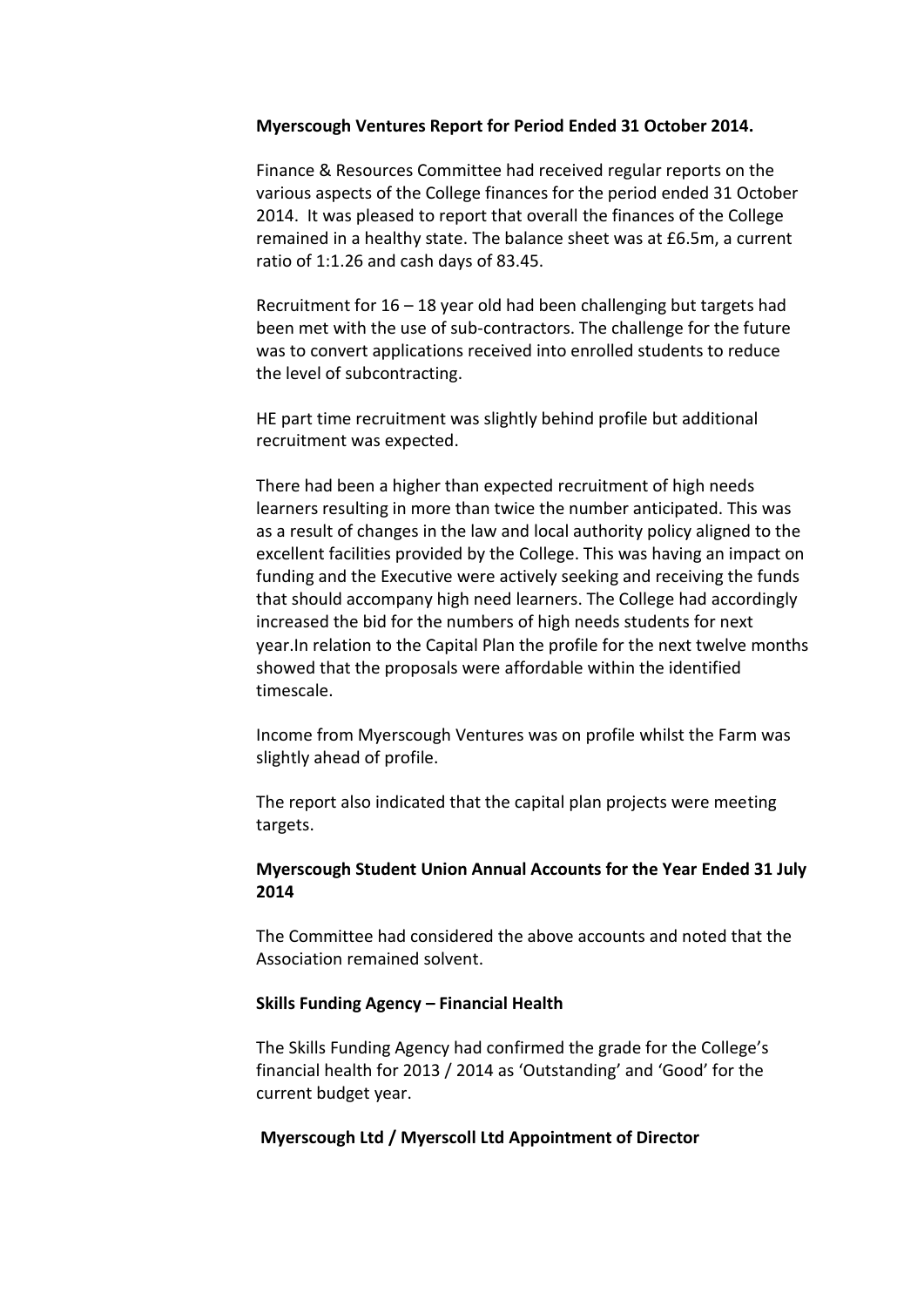Following the retirement of Governor Dick West the Committee had endorsed the appointment of Stephen Rigby as a Director of the dormant companies Myerscough Ltd and Myerscoll Ltd.

#### **Human Resources**

The Committee had considered the above report which contained analysis of staff turnover, breakdown analysis of leavers, staff stability index, staff sickness statistics and the Staff Survey undertaken in the summer and benchmarked against 49 other colleges.

Level of sickness amongst some areas of the College remained a concern and senior management had raised the Sickness Absence Policy at the last Staff Forum with proposals to slow the rate of access to the policies full sickness leave entitlements for new starters.

Management had reported that they were exploring options for the outsourcing of the Preston campus cleaning services. Corporation gave consideration to this matter later in the meeting.

# **Health and Safety Report for the period ended 31 October 2014**

Members had given consideration to the Health and Safety Report for the period ended 31 October 2014 which included a summary of key strengths, areas for improvement, actions taken and the impact, and further actions planned and expected impact.

There was a reduction in accidents relating to Slips, Trips and Falls though this category remained the main cause of accidents or incidents at 30%. 86% of accidents or incidents were from the student population. 130 staff had taken advantage of the free flu injections.

# **Resolved:**

**That the above matters be noted.**

# **110.14** *Governor Involvement Proposal*

**Consultation** Corporation gave consideration to the report produced by the Vice Principal.The training session on 25 November had also focused on ways for Governors to engage with the wider college and increase their visibility. The morning session of the Away Event on Friday 16 January 2015 was being allotted to Teaching, Learning and Assessment, the role of Governors and would be led by external facilitator, Alastair Taylor.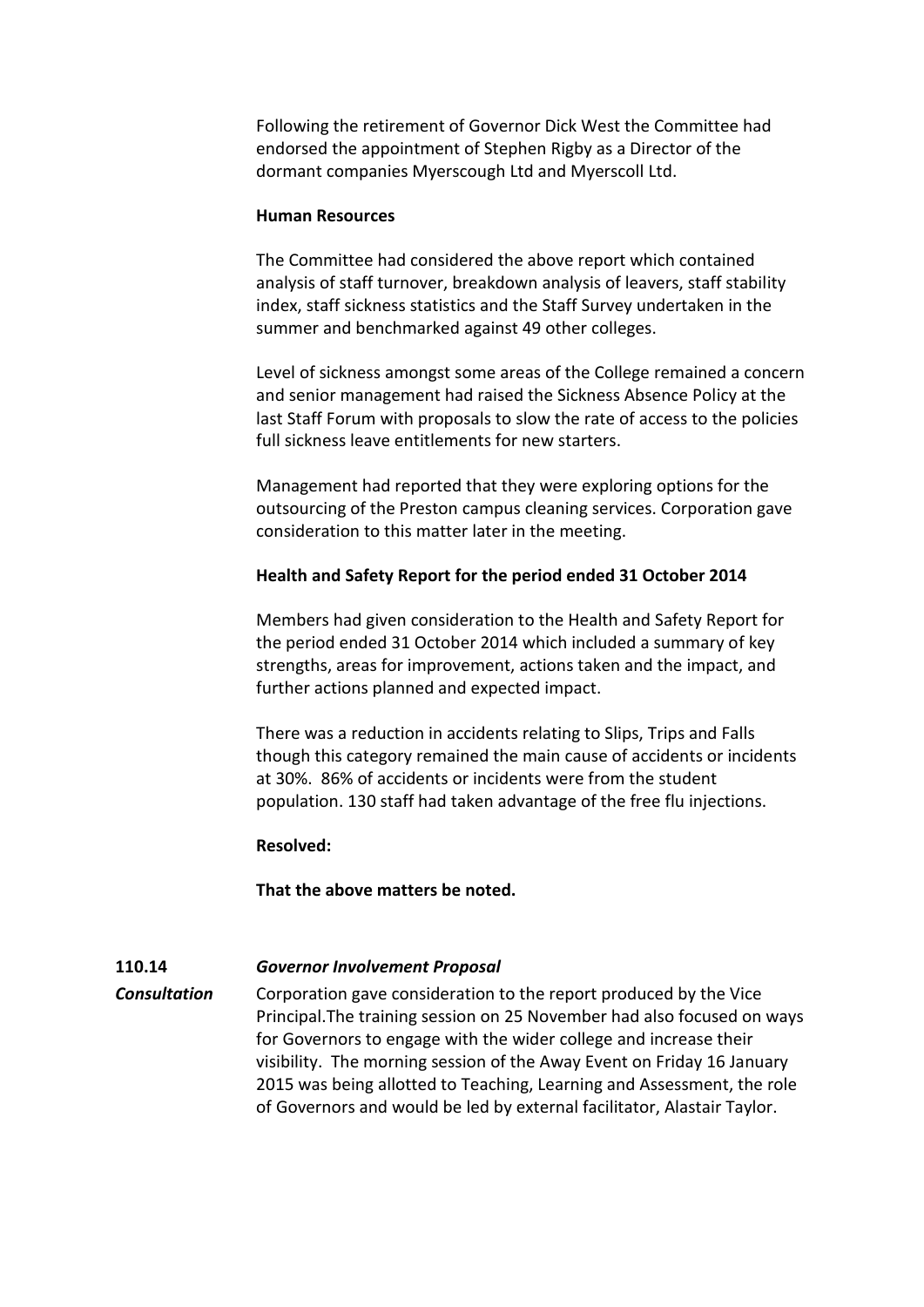The full programme for the Away Event would provide provision for Governors to discuss some of the emerging issues.

The topic had been raised at the Away Event in January 2014. The Vice Principal had looked at documented recommended good practice and guidance in the sector and listed various findings in her report. The report, which was linked to strategic aims, went on to suggest various ways Governors could come to know and understand the College better, to support them in effective governance in addition to the detailed data reports and executive summaries scrutinised by Quality & Standards Committee. The proposal was a mechanism to allow Governors to see this from the ground through various perspectives including employers, teachers and students.

Governors had differing opinions on the extent to which they wished to engage with the wider College. Corporation did note that the approach linked to current documentation they had been considering, eg, the Code of Governance. Corporation also noted that to progress the scheme protocols would need to be produced and managed carefully to maintain that separation between strategic and operational responsibilities.

Additional individual comments included:

An appreciation of some interesting engagement suggestions. Allowing an open culture so the experiences be more than a tick box exercise.

The proposal had been shared with Debra Woodcock from the AoC whose opinion indicated it to be a well thought out document containing good practice.

There was a direct link to the proposed revisions in the Code of Governance which provides assurance on direction.

A desire to know the outputs and about the processes to get to them. Students are currently not aware of the governing body and the role it plays.

Careful management requiring much planning and ongoing management time to run such a scheme.

The Student President had been consulted on the proposals.

A vehicle to provide Governors with confidence when asking questions of Management and answering questions from externals e.g. ofsted inspectors.

The biggest contributions come from being better informed. Running parallel with this scheme individual Governors could benefit from occasionally sitting in on Committees other than those they have membership of. The Corporation needs to discuss strategy issues and not the day to day running of the organisation and must be wary of raising one area at the expense of another.